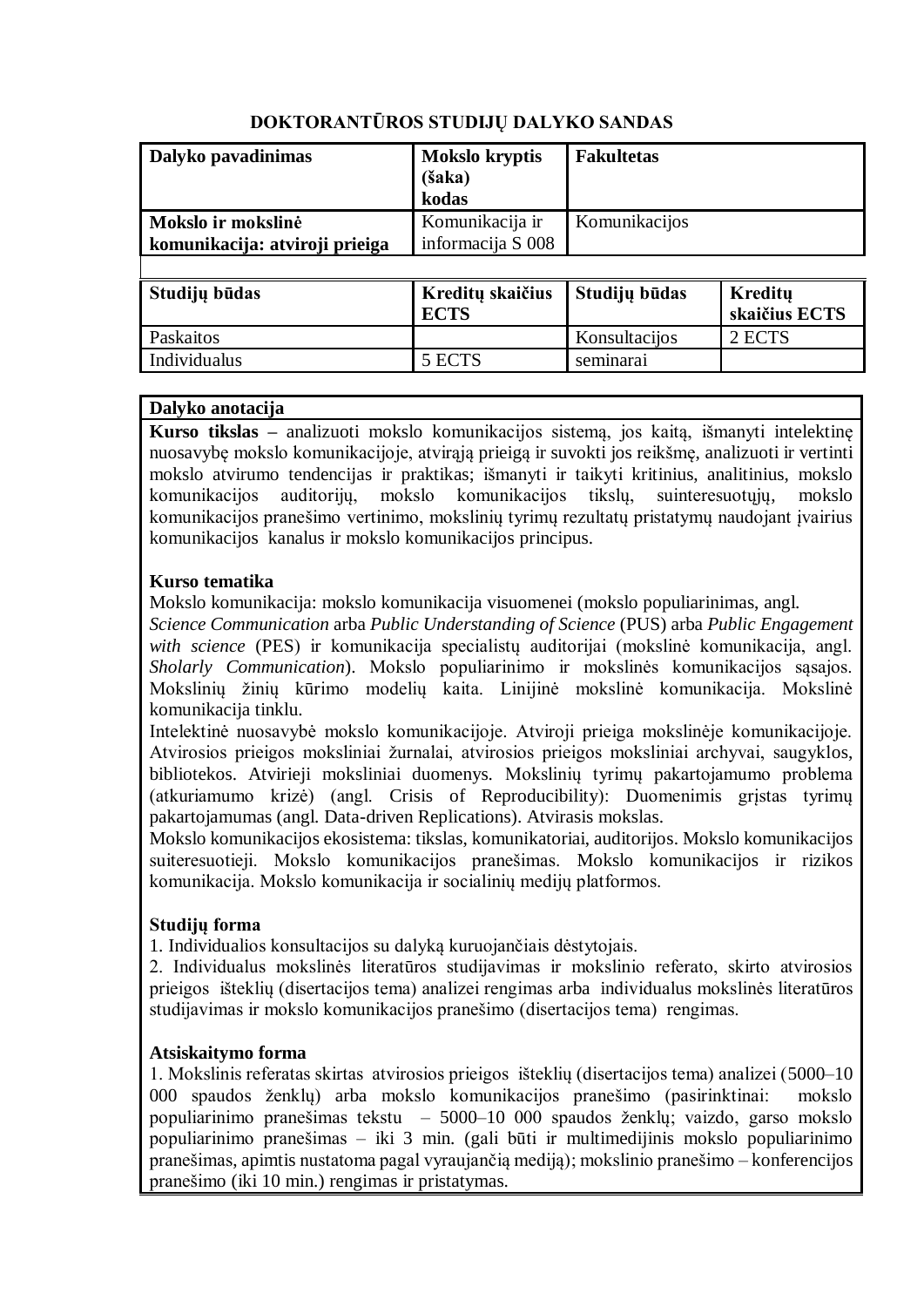2. Diskusija žodžiu, plačiau pristatant ir interpretuojant mokslo komunikacijos referate iškeltą problematiką.

**Pagrindinė literatūra**

Stonkienė, M., Pečiulis, Ž., Matkevičienė, R. ir kt. (2012). *Mokslo komunikacija*: e. išteklius: VU Prieiga registruotiems VU vartotojams.

Stonkienė, M., Atkočiūnienė, Z.O., Matkevičienė, R. (2009). *Autorių teisės mokslo komunikacijoje*: monografija, VU: VUL

Pinfield, S., Wakeling, S., Bawden, D., Robinson, L. (2020). *Open access in theory and practice: The theory-practice relationship and openness* (p. 256). Taylor & Francis. https://library.oapen.org/handle/20.500.12657/39922

Bosman, J., & Kramer, B. (2016). Views on innovation-The scholarly communication landscape and changing research workflows. https://chemrxiv.org/articles/presentation/Views\_on\_innovation\_The\_scholarly\_communicati on\_landscape\_and\_changing\_research\_workflows\_/3185293

Davey, T. (2017). Converting university knowledge into value: how conceptual frameworks contribute to the understanding of the third mission role of European universities. *International journal of technology transfer and commercialisation*, *15*(1), 65–96. https://www.inderscienceonline.com/doi/abs/10.1504/IJTTC.2017.084637

Fecher, B., Friesike, S., Hebing, M., Linek, S. (2017). A reputation economy: how individual reward considerations trump systemic arguments for open access to data. *Palgrave Communications*, *3*(1), 1–10. https://www.nature.com/articles/palcomms201751

Green, T. (2019). Is open access affordable? Why current models do not work and why we need internet‐era transformation of scholarly communications. *Learned Publishing*, *32*(1), 13–25. https://onlinelibrary.wiley.com/doi/abs/10.1002/leap.1219

Hook, D., Hahnel, M., Calvert, I. (2019). The ascent of open access. *Digital Science*.

https://digitalscience.figshare.com/articles/report/The Ascent of Open Access/7618751/files /14162885.pdf

May, C. (2020). Academic publishing and open access: Costs, benefits and options for publishing research. *Politics*, *40*(1), 120–135.

https://journals.sagepub.com/doi/abs/10.1177/0263395719858571

Nielsen, M. (2012). *Reinventing Discovery: The New Era of Networked Science*. Princeton, NJ: Princeton University Press.

Wenaas, L. (2019). Open Access: A Remedy to the Crisis in Scientific Inquiry? Iš *Social Philosophy of Science for the Social Sciences*/ Jaan Valsiner, ed.; Springer Nature Switzerland AG, 2019. ISBN 978-3-030-33099-6 (eBook) https://doi.org/10.1007/978-3-030-33099-6 https://link.springer.com/chapter/10.1007/978-3-030-33099-6\_13

Zuiderwijk, A., Shinde, R., Jeng, W. (2020). What drives and inhibits researchers to share and use open research data? A systematic literature review to analyze factors influencing open research data adoption. *PloS one*, *15*(9), e0239283.

| Konsultuojančiųjų<br>dėstytojų vardas, pavardė | <b>Mokslo</b><br>laipsnis | Svarbiausieji darbai mokslo kryptyje<br>(šakoje) paskelbti per pastaruosius 5 metus |
|------------------------------------------------|---------------------------|-------------------------------------------------------------------------------------|
| Marija Stonkienė                               | Doc. dr.                  | MAŽYLĖ, Jolanta; STONKIENĖ, Marija.                                                 |
|                                                |                           | The ethical dimension of journalistic                                               |
|                                                |                           | professionalism: views of Lithuanian                                                |
|                                                |                           | journalists // Media studies and applied ethics.                                    |
|                                                |                           | Niš: Faculty of Philosophy, University of Niš.                                      |
|                                                |                           | ISSN 2683-5355. 2021, vol. 2, no. 2, p. 7–18.                                       |
|                                                |                           | DOI: 10.46630/msae.2.2021.01.                                                       |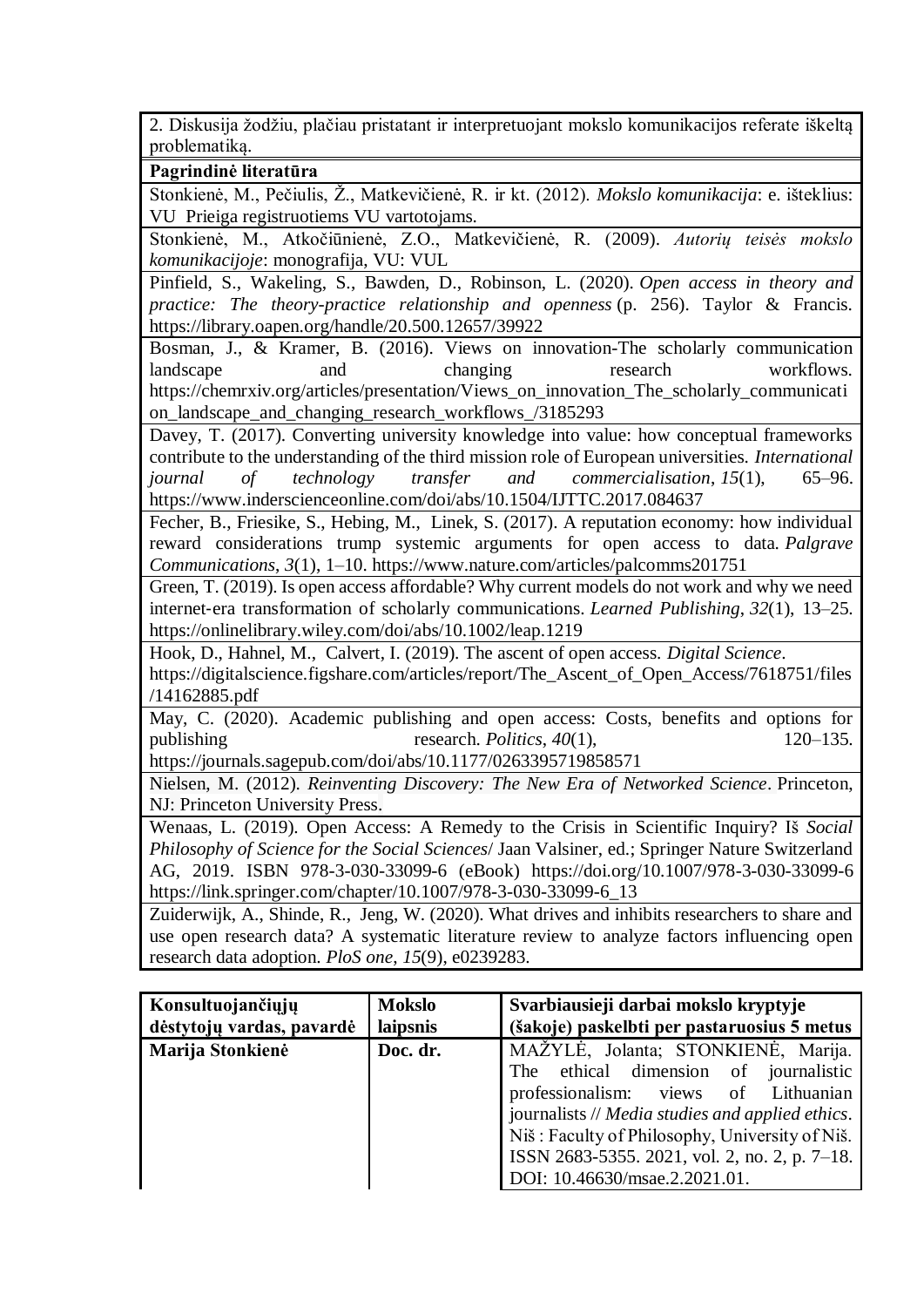|                     |          | STONKIENĖ,<br>Marija.<br>Intelektinės<br>nuosavybės teisės kūrybinėje muziejų veikloje<br>// Modernaus muziejaus veiklos gairės /<br>Sudarytojas Arūnas Puškorius. Vilnius :<br>Akademikai, 2020. ISBN 9786099607146. p.<br>124–147. (Muziejininkystės studijos, ISSN<br>$2351 - 5104$ ; t. 5).<br>JANIŪNIENĖ, Erika, STONKIENĖ Marija.<br>University teachers training during COVID19:<br>knowledge sharing behaviour in a community<br>of practice at Vilnius university (2020) 13th<br>International Conference of Education,                                                                                                                                                                                                                                                                                                                                                      |
|---------------------|----------|---------------------------------------------------------------------------------------------------------------------------------------------------------------------------------------------------------------------------------------------------------------------------------------------------------------------------------------------------------------------------------------------------------------------------------------------------------------------------------------------------------------------------------------------------------------------------------------------------------------------------------------------------------------------------------------------------------------------------------------------------------------------------------------------------------------------------------------------------------------------------------------|
|                     |          | Research<br>and<br>Innovation: Conference<br>Proceedings 9th-10th November 2020, p.<br>2656–2664, ISBN 978-84-09-24232-0.                                                                                                                                                                                                                                                                                                                                                                                                                                                                                                                                                                                                                                                                                                                                                             |
|                     |          | <b>STONKIENĖ, Marija, JANIŪNIENĖ, Erika</b><br>(2020).<br>Tinklalaidės<br>neformaliajame<br>mokymesi: socialinių medijų naudojimas<br>asmeninės mokymosi aplinkos, asmeninio<br>tinklo kūrimui. Informacijos<br>mokymosi<br>mokslai, 88, p. 46–65.<br>MATKEVICIENE, Renata, STONKIENE,<br><u>Marija</u> , (2019).<br>Public interest in the<br>Lithuanian media: protection of human rights<br>initiated by individual as a case of the public<br>interest in the Lithuanian online media. Public<br>interest communication: selected articles.<br>Turiba University, Riga, 2019, p. 95-129.<br>STONKIENE,<br>SUPA,<br>Marija,<br>Maryja,<br>JANIŪNIENĖ, Erika (2019). Audience<br>participation in the creation and dissemination<br>of public interest-related content in Lithuanian<br>online media. Public interest communication:<br>selected articles. Turiba University, Riga, |
| Renata Matkevičienė | Doc. dr. | 2019, p. 186–232.<br>DĀVIDSONE, Agnese; MATKEVIČIENĖ,<br>Renata; TELYČĖNAITĖ, Austė; SILKANE,<br>Vineta; JURĀNE BRĒMANE, Anžela. Social<br>simulation transfer to online: Pedagogical<br>reflections on teaching presence // Remote<br>learning in times of pandemic: issues,                                                                                                                                                                                                                                                                                                                                                                                                                                                                                                                                                                                                         |
|                     |          | implications and best practice / edited by<br>Linda Daniela and Anna Visvizi. London:<br>Routledge, 2021, chapter no. 4. ISBN<br>9780367765705. eISBN 9781003167594. p.<br>$74 - 89.$                                                                                                                                                                                                                                                                                                                                                                                                                                                                                                                                                                                                                                                                                                 |
|                     |          | DĀVIDSONE, Agnese; SEPPEL, Külliki;<br>TELYČĖNAITĖ, Austė; MATKEVIČIENĖ,<br>Renata; UIBU, Marko; SILKĀNE, Vineta;<br>JURĀNE-BRĒMANE,<br>Anžela;<br>ALLAJE,                                                                                                                                                                                                                                                                                                                                                                                                                                                                                                                                                                                                                                                                                                                            |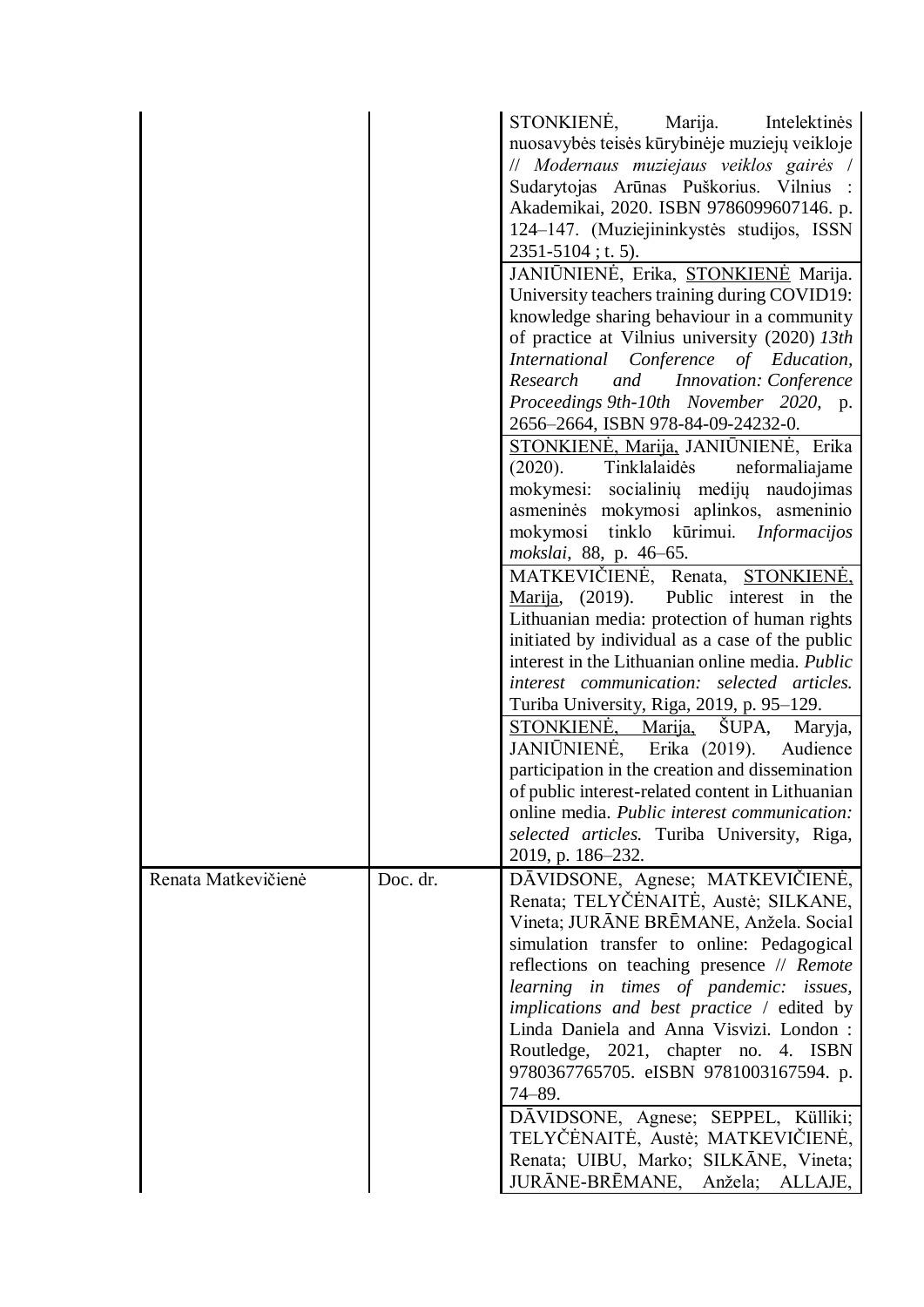| Onne. Exploring students' perceptions on                                                          |
|---------------------------------------------------------------------------------------------------|
| acquisition of transversal skills during an                                                       |
| online<br>social<br>simulation<br>$\frac{1}{2}$<br>Human,                                         |
| technologies and quality of education, $2021 =$                                                   |
| Cilvēks, tehnoloģijas un izglītības kvalitāte,                                                    |
| 2021 / Editor Linda Daniela. Rīga : University                                                    |
| of Latvia, 2021. ISBN 9789934187353. p.                                                           |
| 727-738. DOI: 10.22364/htqe.2021.57.                                                              |
| MATKEVIČIENĖ, Renata. How<br>media                                                                |
| constructs topics on public interest: case of                                                     |
| internet media reaction to the political                                                          |
| corruption scandal in Lithuania in 2016 //                                                        |
| Public interest communication:<br>selected                                                        |
| editor-in-<br>chief<br>articles<br>Renata<br>$\sqrt{2}$                                           |
|                                                                                                   |
| Matkevičienė, Andris Petersons. Riga: Turiba                                                      |
| University, Ltd., 2019. p. 64-77. ISBN                                                            |
| 9789934543227.<br>MATKEVIČIENĖ, Renata.<br>Politikų                                               |
| ir                                                                                                |
| žiniasklaidos sąveikos: cinizmas kaip politinės                                                   |
| komunikacijos stilius = Interactions of                                                           |
| politicians and media: cynicism as political                                                      |
| communication style // Parlamento studijos.                                                       |
| Vilnius : Lietuvos nacionalinė Martyno                                                            |
| Mažvydo biblioteka. 2019, Nr. 26, p. 26–44.                                                       |
| ISSN 1648-9896. eISSN 1822-749X. Prieiga                                                          |
| internetą:<br>per                                                                                 |
| <http: <br="" files="" nr26="" www.parlamentostudijos.lt=""><math>26 - 44</math>.pdf&gt;.</http:> |
|                                                                                                   |
| STONKIENĖ, Marija; MATKEVIČIENĖ,                                                                  |
| Renata. Public interest in the Lithuanian                                                         |
| media: protection of human rights initiated by                                                    |
| individual as a case of the public interest in the                                                |
| Lithuanianian online media // Public interest                                                     |
| communication: selected articles / editor-in-                                                     |
| chief Renata Matkevičienė, Andris Petersons.                                                      |
| Riga: Turiba University, Ltd., 2019. p. 95-                                                       |
| 129. ISBN 9789934543227.                                                                          |
| MATKEVIČIENĖ,<br>TAMUTIENE, Lina;                                                                 |
| Renata. Quality in the higher education sector:                                                   |
| comparison of communication of criteria for                                                       |
| quality assurance in webpages of state                                                            |
| universities in Lithuania and Latvia. Acta                                                        |
| Prosperitatis. Riga, Turība University, 2019,                                                     |
| No. 10, p. 109-130. ISSN 1691-6077.                                                               |
| MATKEVIČIENĖ, Renata; STONKIENĖ,                                                                  |
| Marija. Viešasis interesas žiniasklaidoje:                                                        |
| iškelta vartotojų teisių apsaugos<br>asmens                                                       |
| problema<br>kaip viešojo intereso<br>atvejis                                                      |
| Lietuvos<br>interneto<br>žiniasklaidoje<br>$\frac{1}{2}$                                          |
| Informacijos mokslai. Vilnius : Vilniaus                                                          |